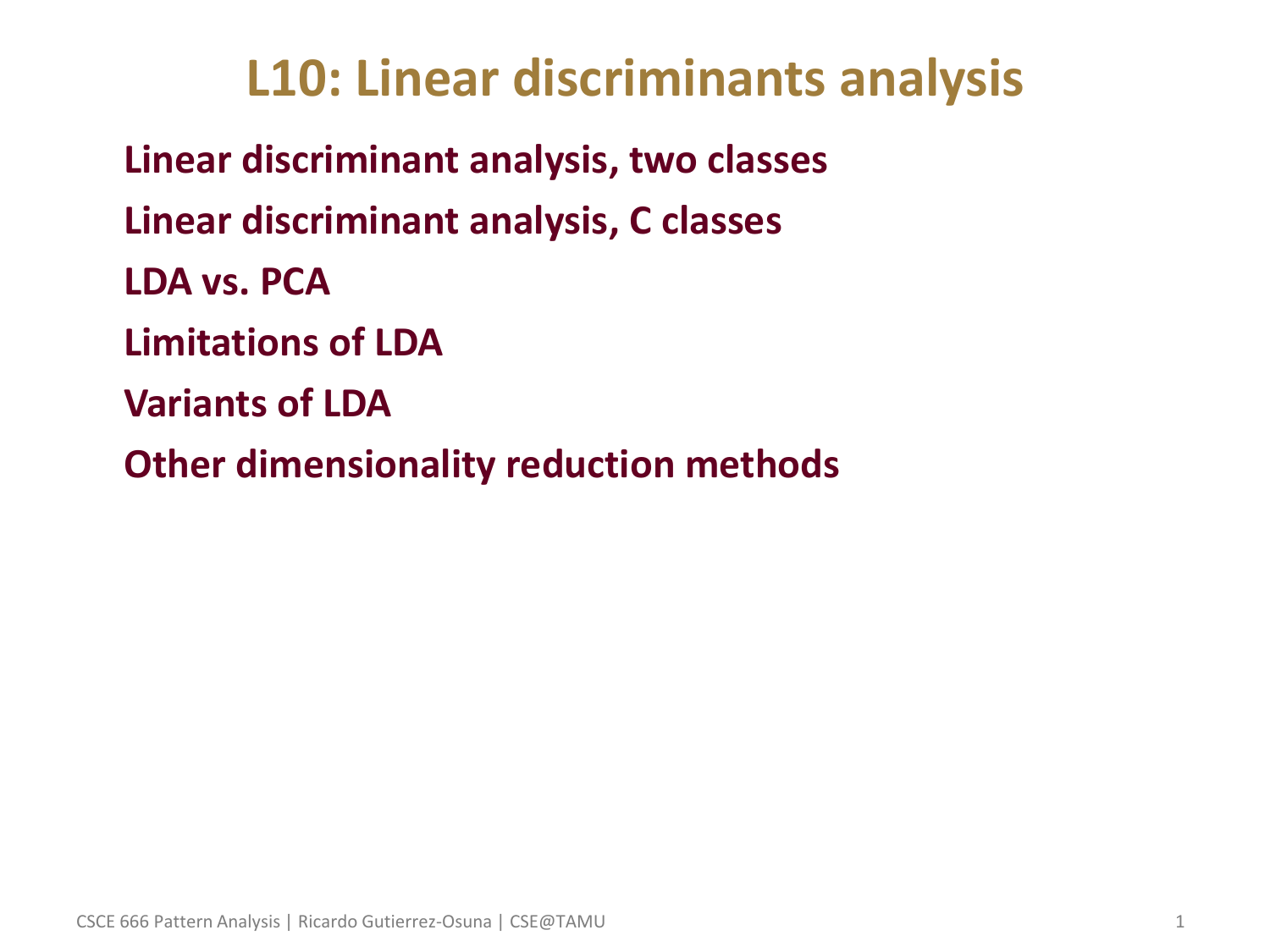# **Linear discriminant analysis, two-classes**

## • **Objective**

- LDA seeks to reduce dimensionality while preserving as much of the class discriminatory information as possible
- $-$  Assume we have a set of  $D$ -dimensional samples  $\{x^{(1}, x^{(2)}, ... x^{(N)}\}$ ,  $N_1$ of which belong to class  $\omega_1$ , and  $N_2$  to class  $\omega_2$
- We seek to obtain a scalar  $y$  by projecting the samples  $x$  onto a line  $y = w^T x$
- Of all the possible lines we would like to select the one that maximizes the separability of the scalars

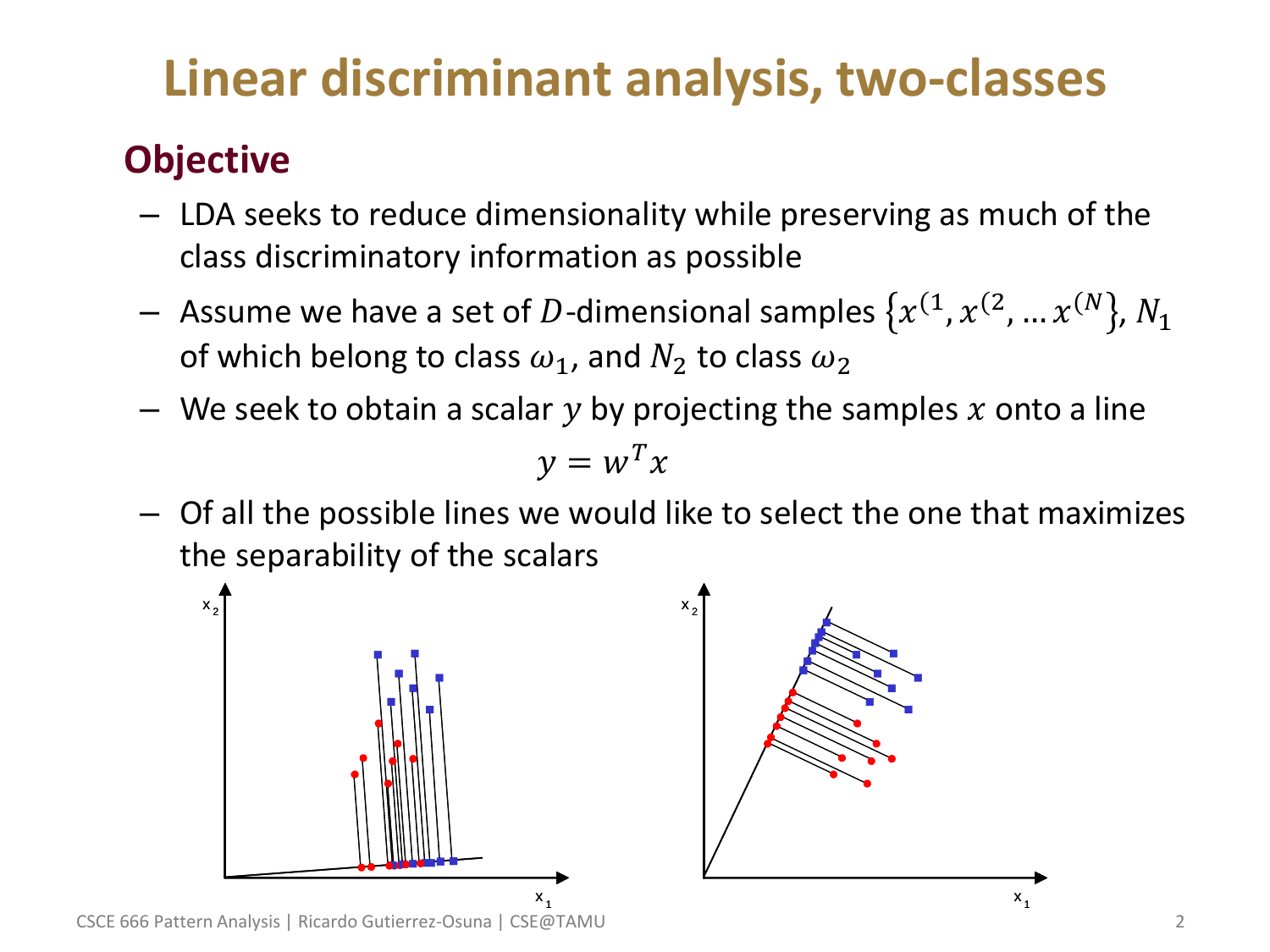- In order to find a good projection vector, we need to define a measure of separation
- The mean vector of each class in x-space and y-space is

$$
\mu_i = \frac{1}{N_i} \sum_{x \in \omega_i} x
$$
 and  $\tilde{\mu}_i = \frac{1}{N_i} \sum_{y \in \omega_i} y = \frac{1}{N_i} \sum_{x \in \omega_i} w^T x = w^T \mu_i$ 

– We could then choose the distance between the projected means as our objective function

$$
J(w) = |\tilde{\mu}_1 - \tilde{\mu}_2| = |w^T(\mu_1 - \mu_2)|
$$

• However, the distance between projected means is not a good measure since it does not account for the standard deviation within classes



*This axis has a larger distance between means*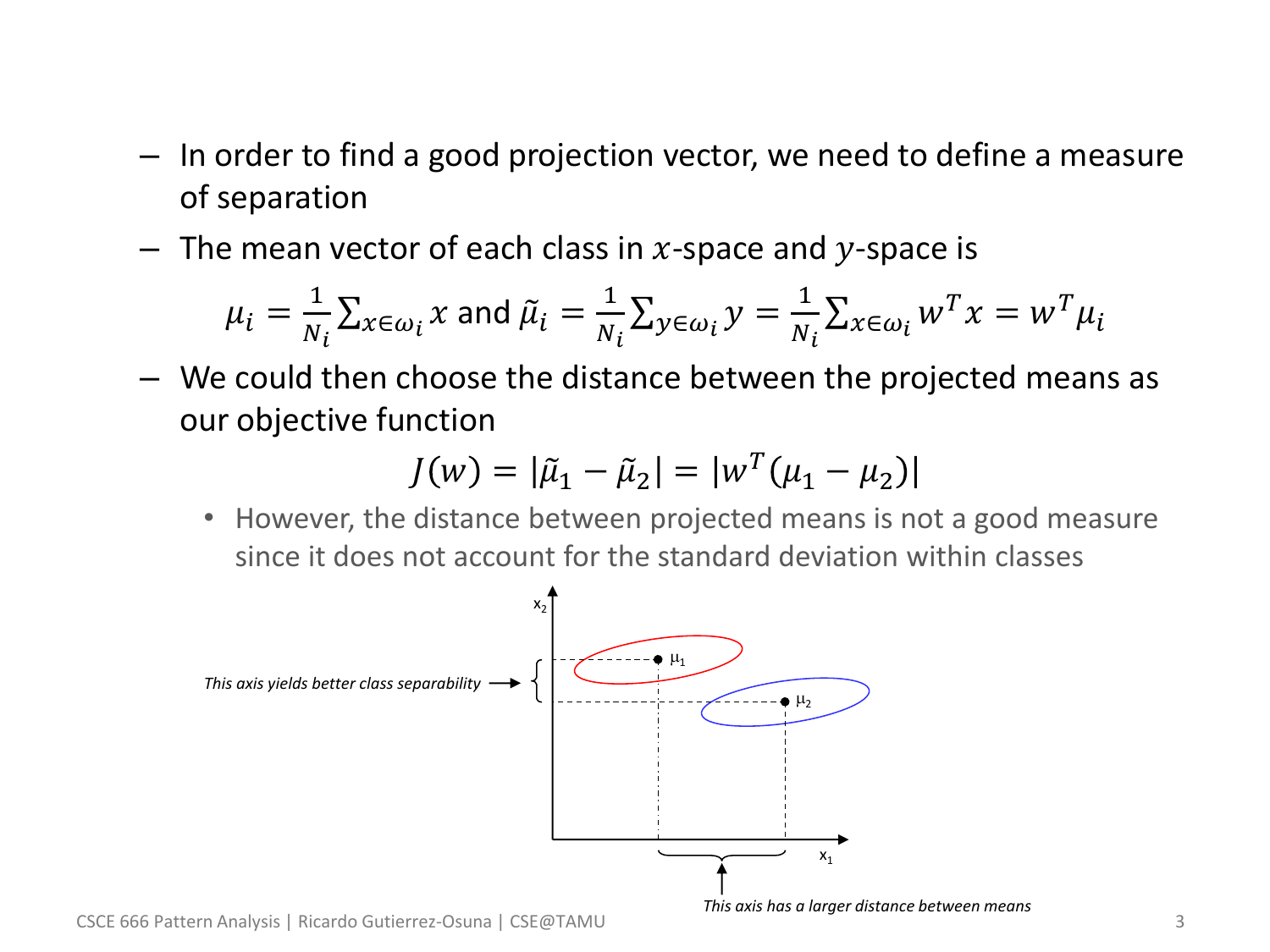## • **Fisher's solution**

- Fisher suggested maximizing the difference between the means, normalized by a measure of the within-class scatter
- For each class we define the scatter, an equivalent of the variance, as

$$
\tilde{s}_i^2 = \sum_{y \in \omega_i} (y - \tilde{\mu}_i)^2
$$

- where the quantity  $(\tilde{s}_1^2 + \tilde{s}_2^2)$  is called the <u>within-class scatter</u> of the projected examples
- The Fisher linear discriminant is defined as the linear function  $w<sup>T</sup>x$  that maximizes the criterion function

$$
J(w) = \frac{|\widetilde{\mu}_1 - \widetilde{\mu}_2|^2}{\tilde{s}_1^2 + \tilde{s}_2^2}
$$

– Therefore, we are looking for a projection where examples from the same class are projected very close to each other and, at the same time, the projected means are as farther apart as possible  $\frac{1}{x_1}$ 

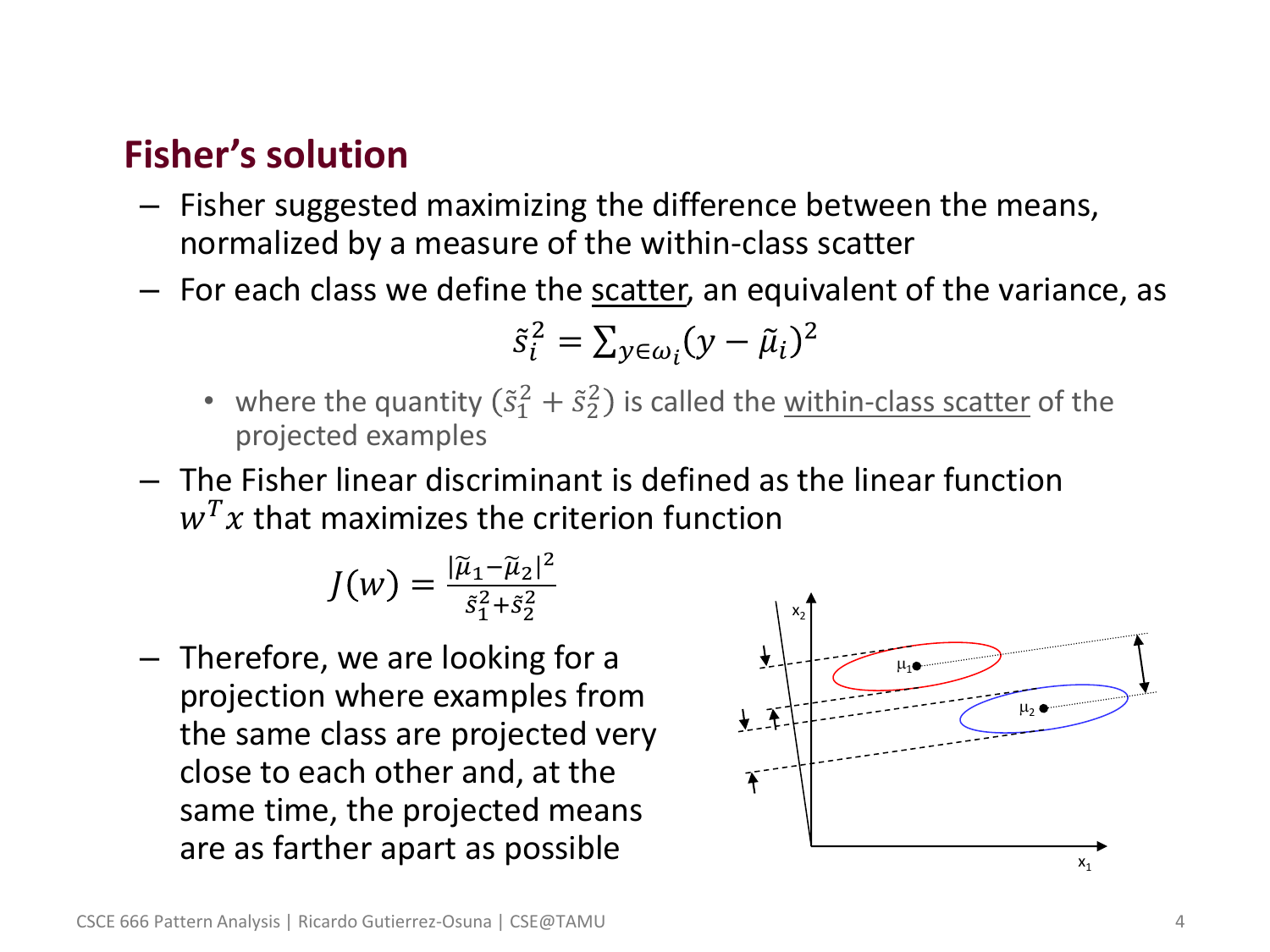## To find the optimum  $w^*$ , we must express  $J(w)$  as a function of  $w$

 $-$  First, we define a measure of the scatter in feature space x

$$
S_i = \sum_{x \in \omega_i} (x - \mu_i)(x - \mu_i)^T
$$
  

$$
S_1 + S_2 = S_W
$$

- where  $S_W$  is called the within-class scatter matrix
- $-$  The scatter of the projection y can then be expressed as a function of the scatter matrix in feature space  $x$

$$
\tilde{s}_{i}^{2} = \sum_{y \in \omega_{i}} (y - \tilde{\mu}_{i})^{2} = \sum_{x \in \omega_{i}} (w^{T}x - w^{T}\mu_{i})^{2} = \n= \sum_{x \in \omega_{i}} w^{T}(x - \mu_{i})(x - \mu_{i})^{T}w = w^{T}S_{i}w
$$

$$
\tilde{s}_1^2 + \tilde{s}_2^2 = w^T S_W w
$$

– Similarly, the difference between the projected means can be expressed in terms of the means in the original feature space

$$
(\tilde{\mu}_1 - \tilde{\mu}_2)^2 = (w^T \mu_1 - w^T \mu_2)^2 = w^T \underbrace{(\mu_1 - \mu_2)(\mu_1 - \mu_2)^T}_{S_B} w = w^T S_B w
$$

- The matrix  $S_B$  is called the between-class scatter. Note that, since  $S_B$  is the outer product of two vectors, its rank is at most one
- We can finally express the Fisher criterion in terms of  $S_W$  and  $S_B$  as

$$
J(w) = \frac{w^T S_B w}{w^T S_W w}
$$

CSCE 666 Pattern Analysis | Ricardo Gutierrez-Osuna | CSE@TAMU 5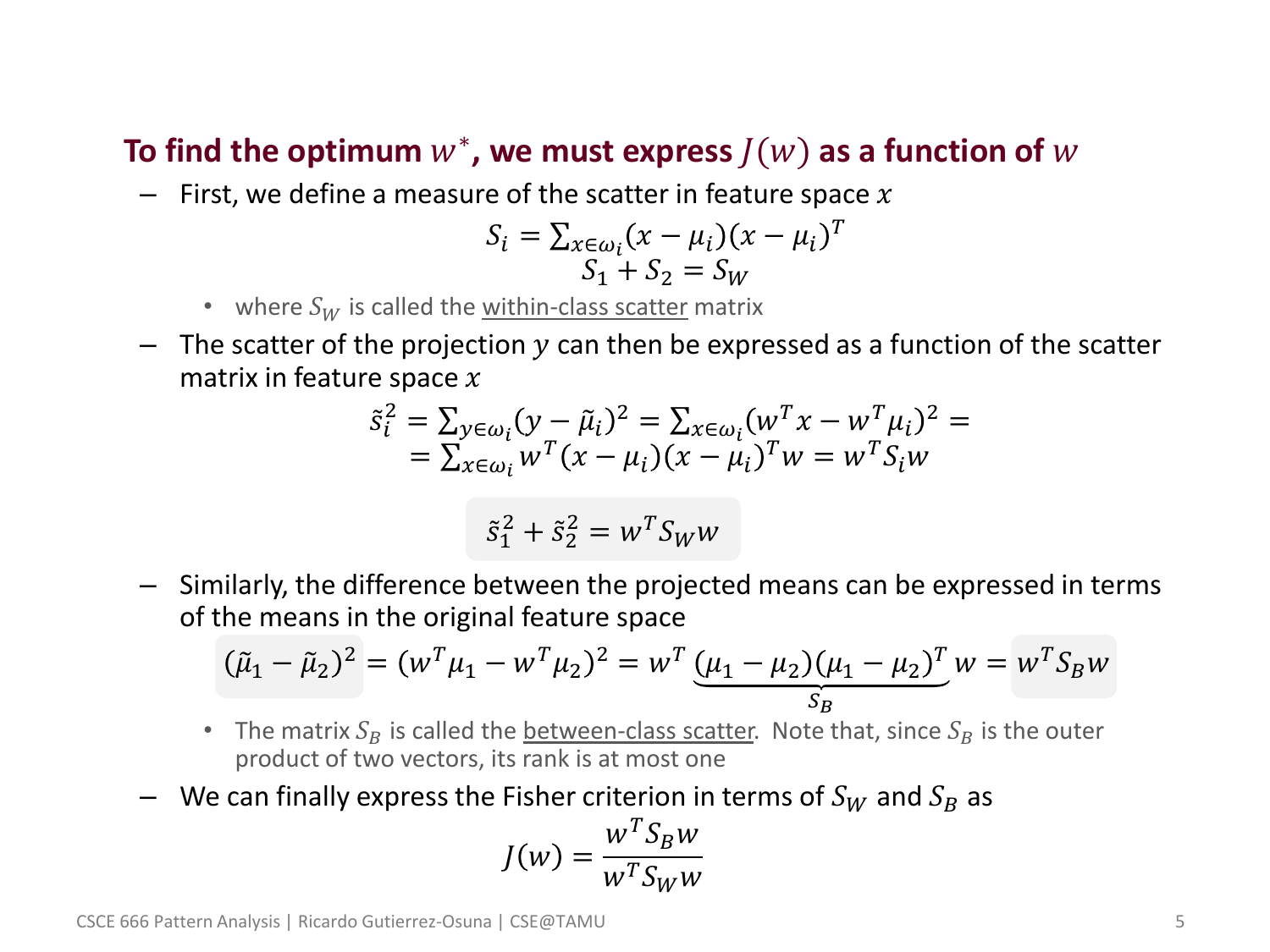- To find the maximum of  $J(w)$  we derive and equate to zero  $\overline{d}$  $\frac{d}{dw}[f(w)] =$  $\overline{d}$  $dw$  $w^TS_Bw$  $w^T S_W w$  $= 0 \Rightarrow$  $w^T S_W w$  $d[w^TS_Bw]$  $\frac{\partial B}{\partial w} - \left[ w^T S_B w \right]$  $d[w^TS_Ww$  $dw$  $= 0 \Rightarrow$  $w^T S_W w$ ]2 $S_B w - [w^T S_B w] 2 S_W w = 0$
- Dividing by  $w^T S_W w$

$$
\begin{aligned} \left[\frac{w^T S_W w}{w^T S_W w}\right] S_B w - \left[\frac{w^T S_B w}{w^T S_W w}\right] S_W w &= 0 \Rightarrow \\ S_B w - J S_W w &= 0 \Rightarrow \\ S_W^{-1} S_B w - J w &= 0 \end{aligned}
$$

 $-$  Solving the generalized eigenvalue problem  $(S_W^{-1}S_Bw=Jw)$  yields

$$
w^* = \arg \max \left[ \frac{w^T S_B w}{w^T S_W w} \right] = S_W^{-1} (\mu_1 - \mu_2)
$$

- This is know as **Fisher's linear discriminant** (1936), although it is not a discriminant but rather a specific choice of direction for the projection of the data down to one dimension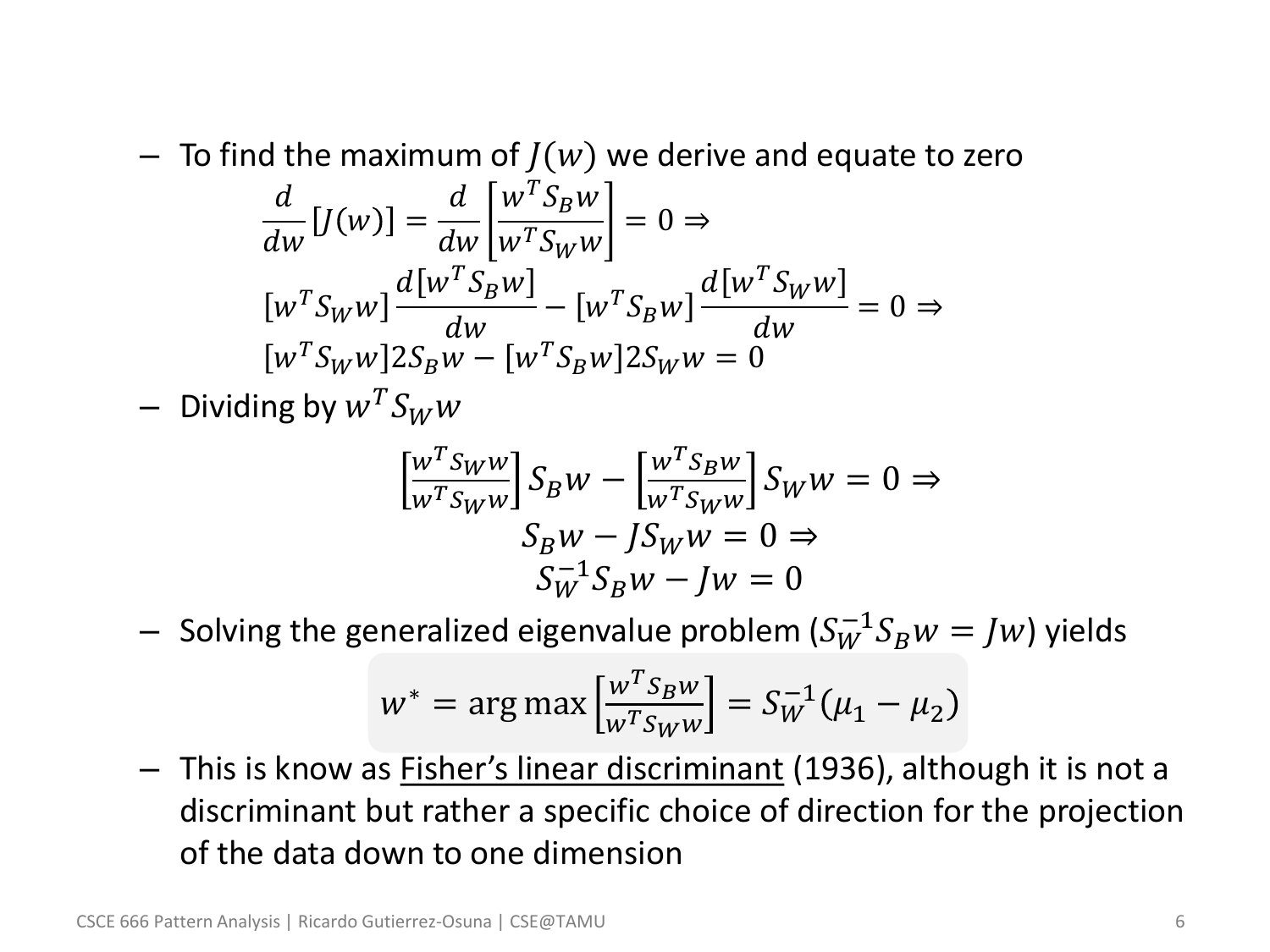## **Example**

### • **Compute the LDA projection for the following 2D dataset**

- $X1 = \{(4,1), (2,4), (2,3), (3,6), (4,4)\}\$
- $X2 = \{(9,10), (6,8), (9,5), (8,7), (10,8)\}\$

## • **SOLUTION (by hand)**

– The class statistics are

$$
S_1 = \begin{bmatrix} .8 & -.4 \\ 2.64 \end{bmatrix} \quad S_2 = \begin{bmatrix} 1.84 & -.04 \\ 2.64 \end{bmatrix}
$$

$$
\mu_1 = [3.0 \ 3.6]^T; \ \mu_2 = [8.4 \ 7.6]^T
$$

– The within- and between-class scatter are

$$
S_B = \begin{bmatrix} 29.16 & 21.6 \\ 16.0 \end{bmatrix} \quad S_W = \begin{bmatrix} 2.64 & -0.44 \\ 5.28 \end{bmatrix}
$$

– The LDA projection is then obtained as the solution of the generalized eigenvalue problem

$$
S_W^{-1}S_B v = \lambda v \Rightarrow |S_W^{-1}S_B - \lambda I| = 0 \Rightarrow |^{11.89 - \lambda} \quad 8.81 \text{ J} \ge 0 \Rightarrow \lambda = 15.65
$$
  
\n
$$
\begin{bmatrix} 11.89 & 8.81 \\ 5.08 & 3.76 \end{bmatrix} \begin{bmatrix} v_1 \\ v_2 \end{bmatrix} = 15.65 \begin{bmatrix} v_1 \\ v_2 \end{bmatrix} \Rightarrow \begin{bmatrix} v_1 \\ v_2 \end{bmatrix} = \begin{bmatrix} .91 \\ .39 \end{bmatrix}
$$

– Or directly by

$$
w^* = S_W^{-1}(\mu_1 - \mu_2) = [-.91 - .39]^T
$$

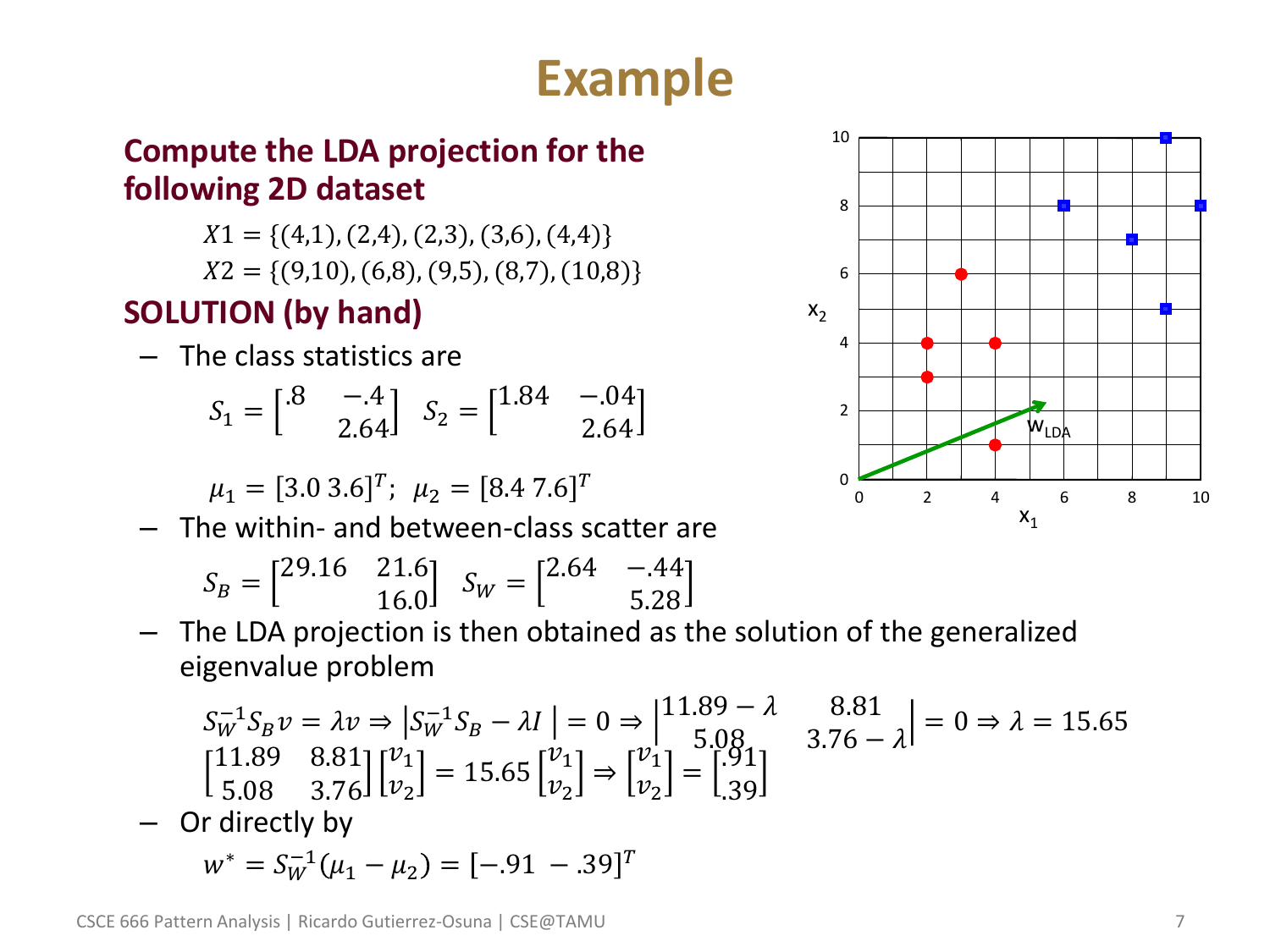## **LDA, C classes**

## • **Fisher's LDA generalizes gracefully for C-class problems**

– Instead of one projection y, we will now seek  $(C - 1)$  projections  $[y_1, y_2, ..., y_{C-1}]$  by means of  $(C-1)$  projection vectors  $w_i$  arranged by columns into a projection matrix  $W = [w_1|w_2|... |w_{C-1}]$ :

$$
y_i = w_i^T x \Rightarrow y = W^T x
$$

## • **Derivation**

– The within-class scatter generalizes as

$$
S_W = \sum_{i=1}^{C} S_i
$$
  
\n• where  $S_i = \sum_{x \in \omega_i} (x - \mu_i)(x - \mu_i)^T$   
\nand  $\mu_i = \frac{1}{N_i} \sum_{x \in \omega_i} x$ 

– And the between-class scatter becomes

$$
S_B = \sum_{i=1}^{C} N_i (\mu_i - \mu) (\mu_i - \mu)^T
$$
  
• where  $\mu = \frac{1}{N} \sum_{\forall x} x = \frac{1}{N} \sum_{i=1}^{C} N_i \mu_i$ 



– Matrix  $S_T = S_B + S_W$  is called the total scatter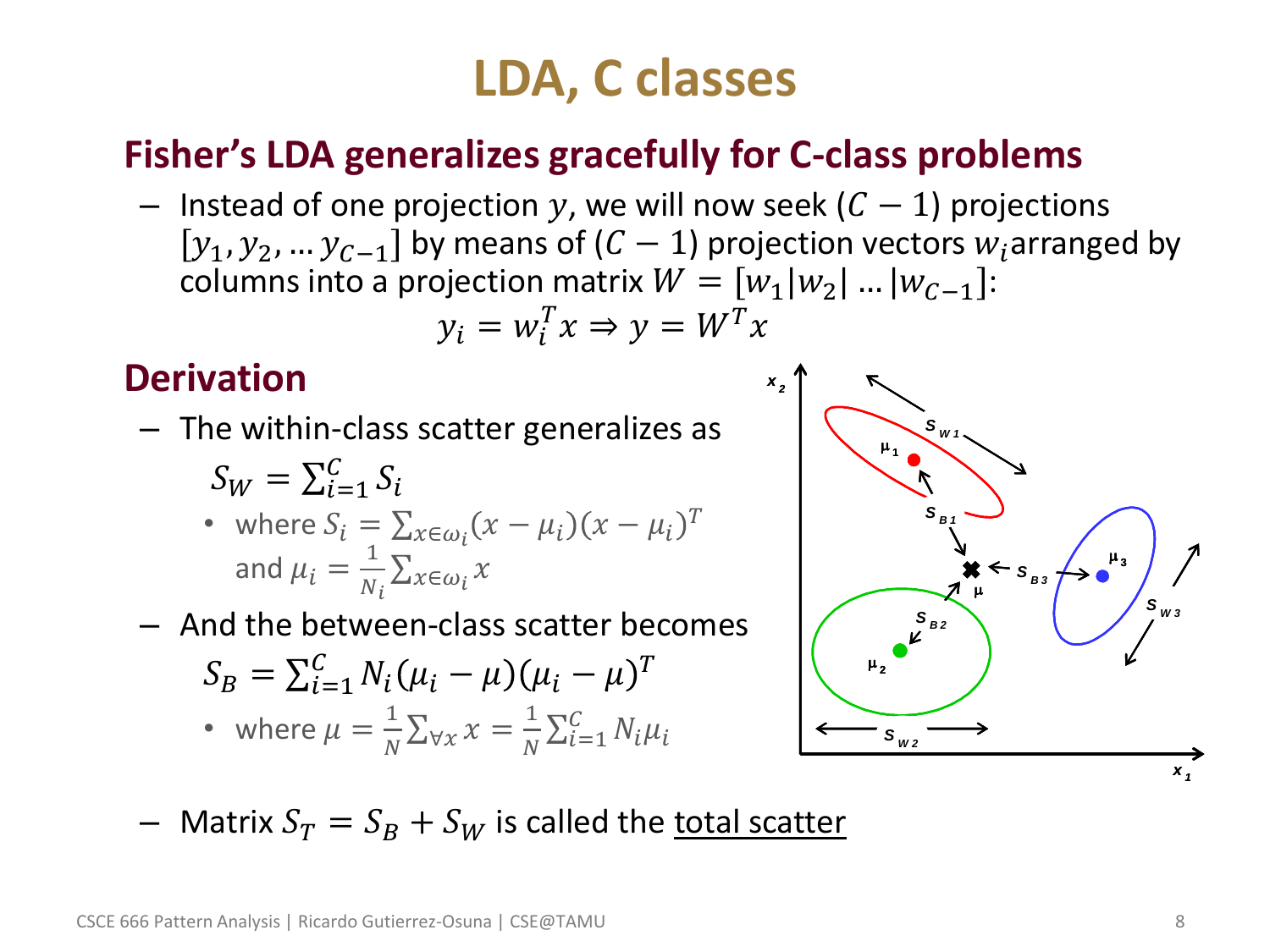– Similarly, we define the mean vector and scatter matrices for the projected samples as

$$
\tilde{\mu}_i = \frac{1}{N_i} \sum_{y \in \omega_i} y \qquad \qquad \tilde{S}_W = \sum_{i=1}^C \sum_{y \in \omega_i} (y - \tilde{\mu}_i)(y - \tilde{\mu}_i)^T
$$
\n
$$
\tilde{\mu} = \frac{1}{N} \sum_{\forall y} y \qquad \qquad \tilde{S}_B = \sum_{i=1}^C N_i (\tilde{\mu}_i - \tilde{\mu})(\tilde{\mu}_i - \tilde{\mu})^T
$$

– From our derivation for the two-class problem, we can write

$$
\begin{aligned} \tilde{S}_W &= W^T S_W W \\ \tilde{S}_B &= W^T S_B W \end{aligned}
$$

– Recall that we are looking for a projection that maximizes the ratio of between-class to within-class scatter. Since the projection is no longer a scalar (it has  $C-1$  dimensions), we use the determinant of the scatter matrices to obtain a scalar objective function

$$
J(W) = \frac{\left|\tilde{S}_B\right|}{\left|\tilde{S}_W\right|} = \frac{\left|W^T S_B W\right|}{\left|W^T S_W W\right|}
$$

 $-$  And we will seek the projection matrix  $W^*$  that maximizes this ratio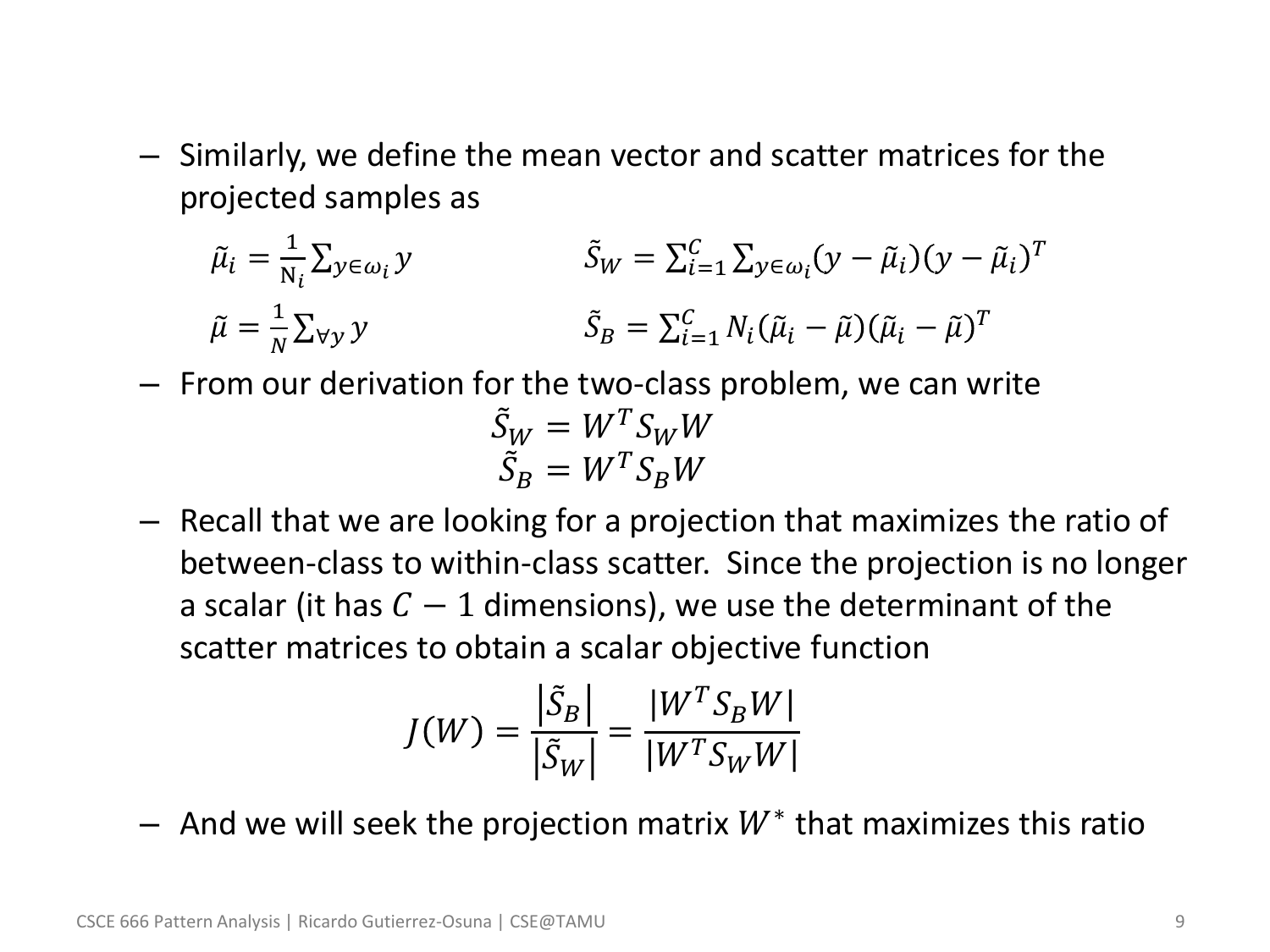$-$  It can be shown that the optimal projection matrix  $W^*$  is the one whose columns are the eigenvectors corresponding to the largest eigenvalues of the following generalized eigenvalue problem

$$
W^* = [w_1^* | w_2^* | \dots w_{C-1}^*] = \arg \max \frac{|w^T s_B w|}{|w^T s_W w|} \Rightarrow (S_B - \lambda_i S_W) w_i^* = 0
$$

## • **NOTES**

- $S_B$  is the sum of C matrices of rank  $\leq 1$  and the mean vectors are constrained by  $\frac{1}{C}\sum_{i=1}^{C} \mu_i = \mu$ 
	- Therefore,  $S_R$  will be of rank  $(C 1)$  or less
	- This means that only  $(C 1)$  of the eigenvalues  $\lambda_i$  will be non-zero
- The projections with maximum class separability information are the eigenvectors corresponding to the largest eigenvalues of  $S_W^{-1}S_B$
- LDA can be derived as the Maximum Likelihood method for the case of normal class-conditional densities with equal covariance matrices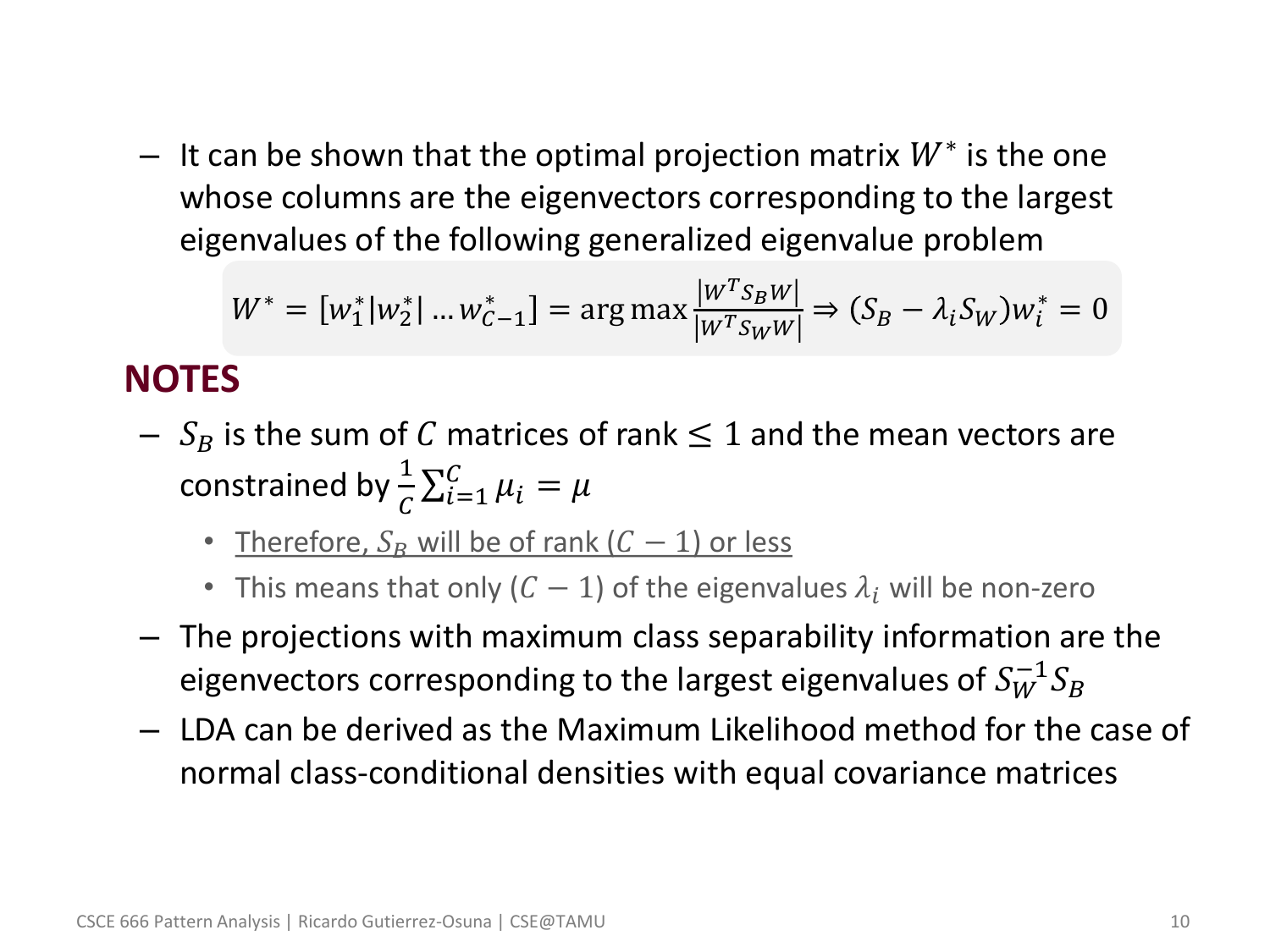## **LDA vs. PCA**

### • **This example illustrates the performance of PCA and LDA on an odor recognition problem**

- Five types of coffee beans were presented to an array of gas sensors
- For each coffee type, 45 "sniffs" were performed and the response of the gas sensor array was processed in order to obtain a 60-dimensional feature vector

#### • **Results**

- From the 3D scatter plots it is clear that LDA outperforms PCA in terms of class discrimination
- This is one example where the discriminatory information is not aligned with the direction of maximum variance





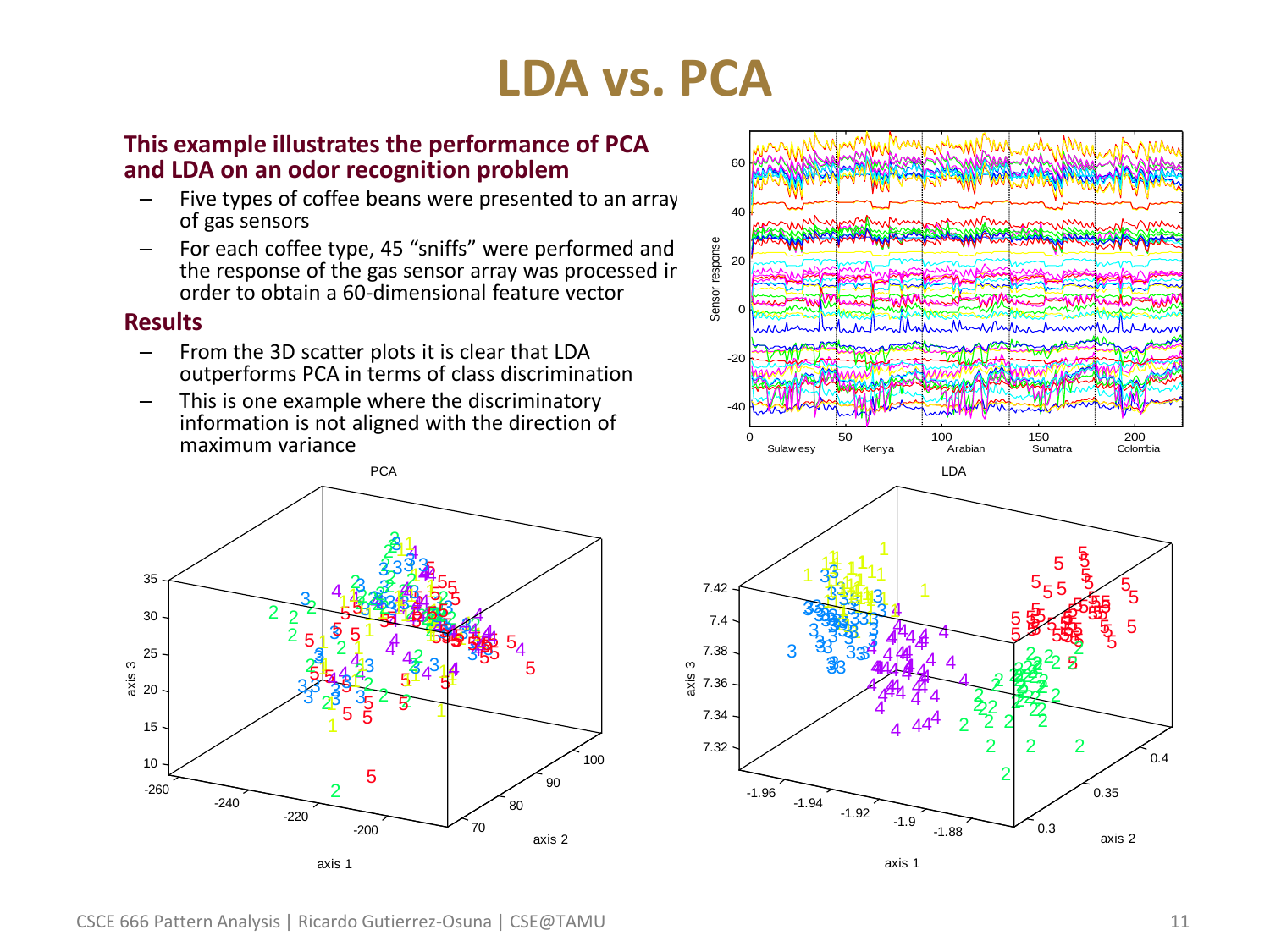## **Limitations of LDA**

### **LDA produces at most**  $C - 1$  feature projections

– If the classification error estimates establish that more features are needed, some other method must be employed to provide those additional features

## • **LDA is a parametric method (it assumes unimodal Gaussian likelihoods)**

– If the distributions are significantly non-Gaussian, the LDA projections may not preserve complex structure in the data needed for classification

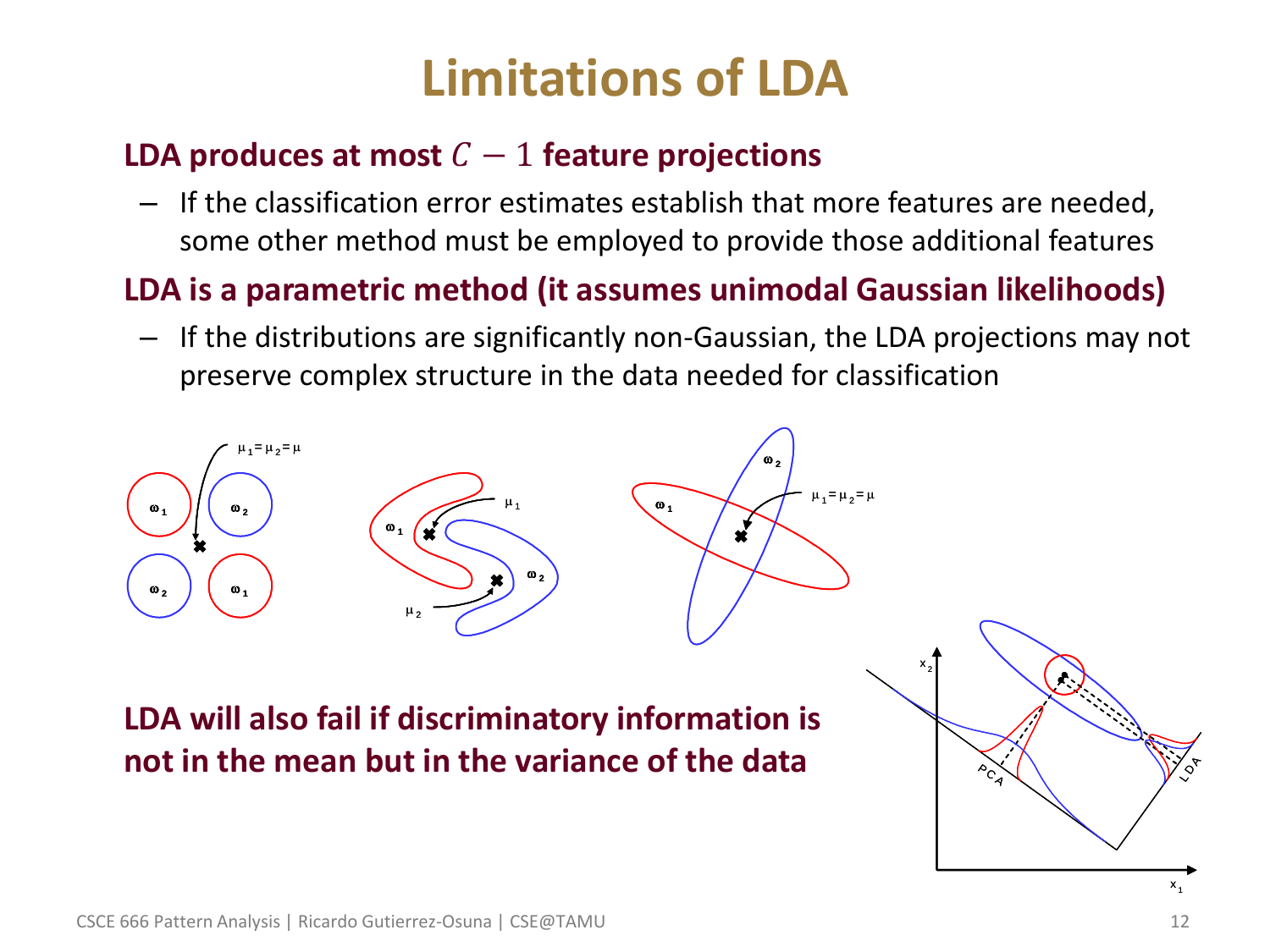## **Variants of LDA**

## • **Non-parametric LDA (Fukunaga)**

- NPLDA relaxes the unimodal Gaussian assumption by computing  $S_B$  using local information and the kNN rule. As a result of this
	- The matrix  $S_B$  is full-rank, allowing us to extract more than  $(C 1)$  features
	- The projections are able to preserve the structure of the data more closely

## • **Orthonormal LDA (Okada and Tomita)**

- OLDA computes projections that maximize the Fisher criterion and, at the same time, are pair-wise orthonormal
	- The method used in OLDA combines the eigenvalue solution of  $S_W^{-1}S_B$  and the Gram-Schmidt orthonormalization procedure
	- OLDA sequentially finds axes that maximize the Fisher criterion in the subspace orthogonal to all features already extracted
	- OLDA is also capable of finding more than  $(C 1)$  features

## • **Generalized LDA (Lowe)**

- GLDA generalizes the Fisher criterion by incorporating a cost function similar to the one we used to compute the Bayes Risk
	- As a result, LDA can produce projects that are biased by the cost function, i.e., classes with a higher cost  $C_{ij}$  will be placed further apart in the low-dimensional projection

### • **Multilayer perceptrons (Webb and Lowe)**

– It has been shown that the hidden layers of multi-layer perceptrons perform nonlinear discriminant analysis by maximizing  $Tr[S_B S_T^{\dagger}]$ , where the scatter matrices are measured at the output of the last hidden layer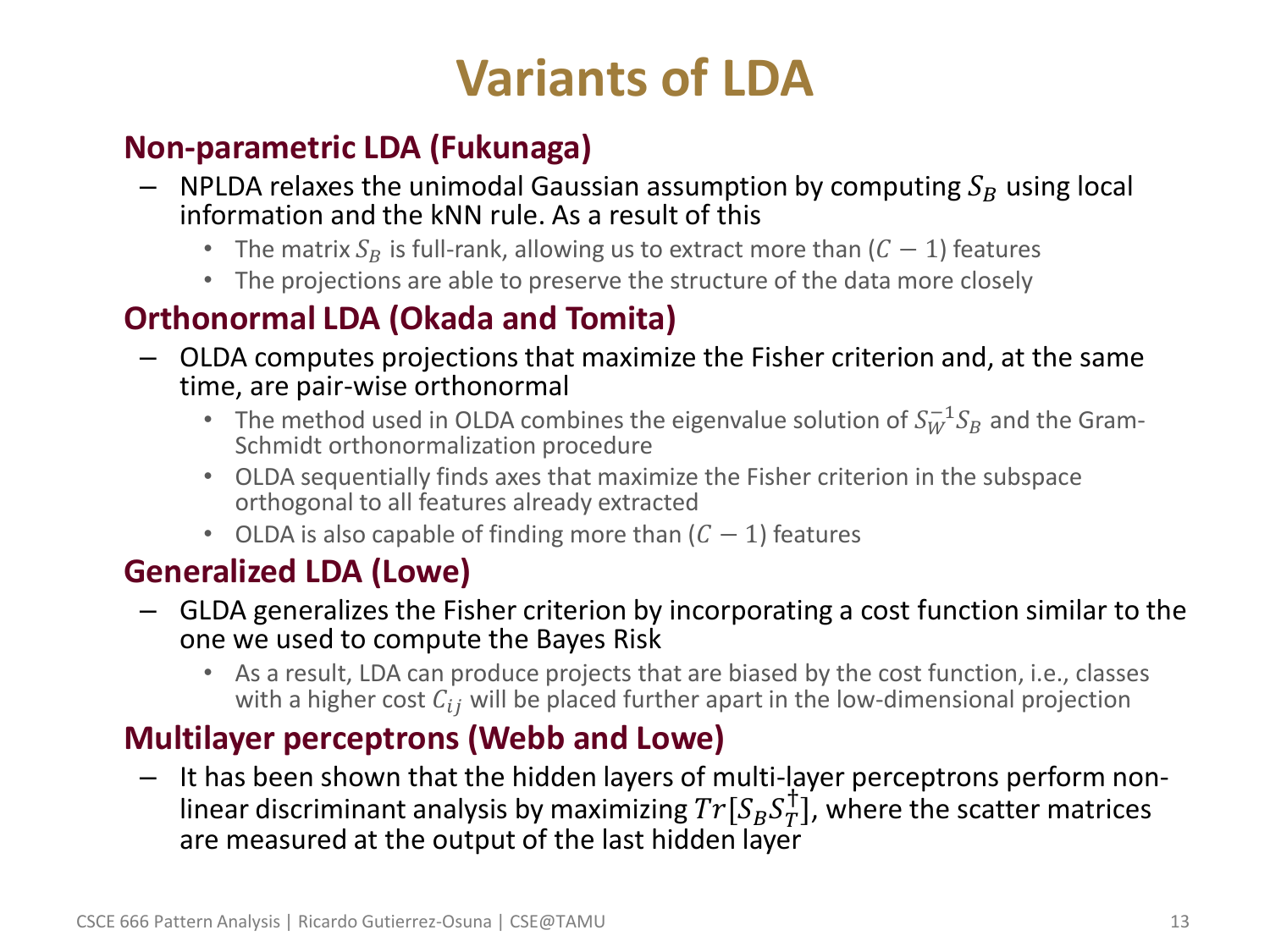## **Other dimensionality reduction methods**

### • **Exploratory Projection Pursuit (Friedman and Tukey)**

- EPP seeks an M-dimensional (M=2,3 typically) linear projection of the data that maximizes a measure of "interestingness"
- Interestingness is measured as departure from multivariate normality
	- This measure is not the variance and is commonly scale-free. In most implementations it is also affine invariant, so it does not depend on correlations between features. [Ripley, 1996]
- In other words, EPP seeks projections that separate clusters as much as possible and keeps these clusters compact, a similar criterion as Fisher's, but EPP does NOT use class labels
- Once an interesting projection is found, it is important to remove the structure it reveals to allow other interesting views to be found more easily







CSCE 666 Pattern Analysis | Ricardo Gutierrez-Osuna | CSE@TAMU 14